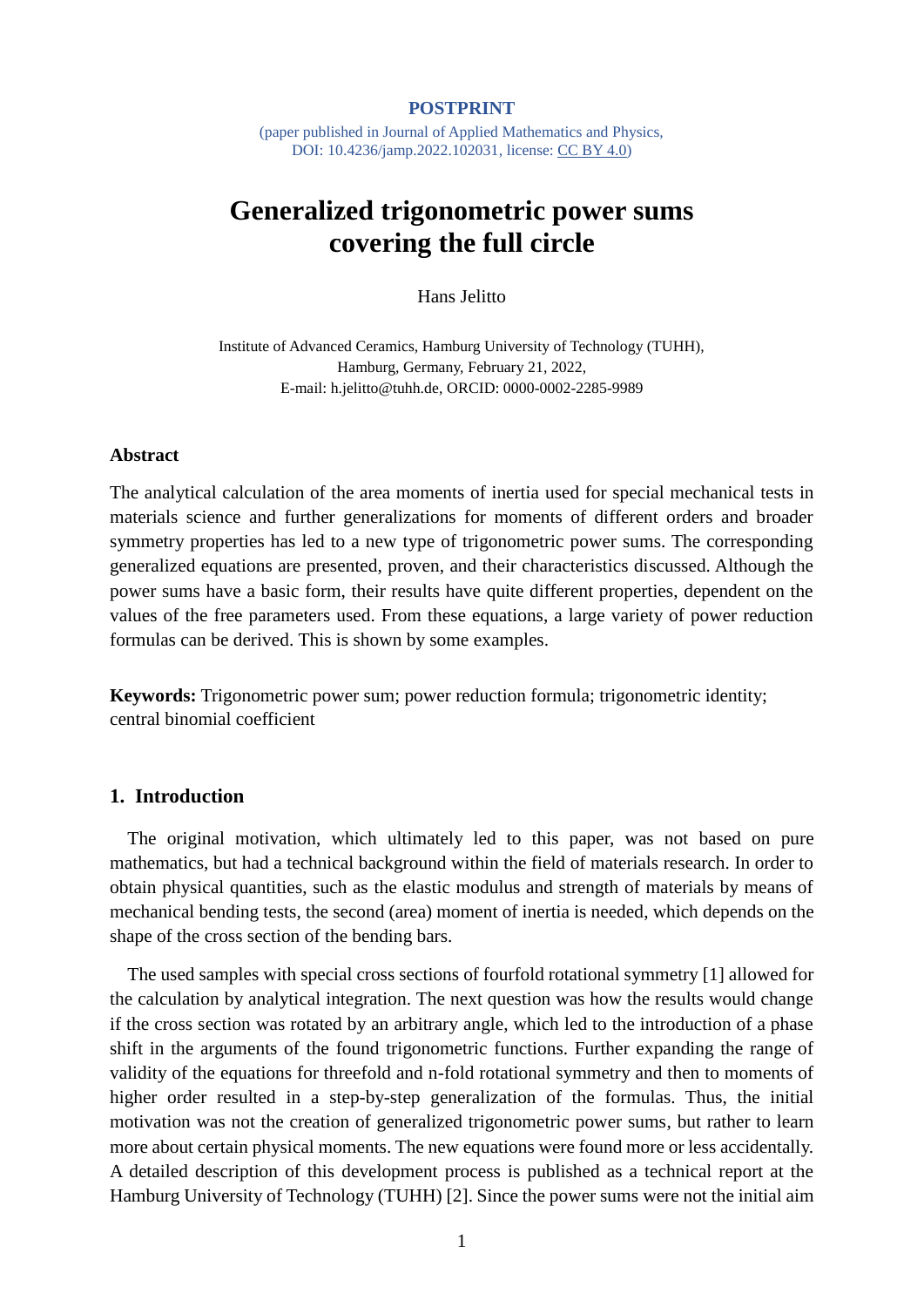of the report, they were proven only for some special cases. In this paper, we present the generalized equations in a different, compact form and provide detailed proof.

In the last decades, finite trigonometric power sums have become a subject of major interest. A brief overview is given, e.g., in a recent paper by da Fonseca et al. [3]. The main subject of their paper is new power sums concerning the sine and the cosine functions. Because we refer to these equations below, the main formulas in that paper are provided here.

With

and

 $S'(m,n) := \sum \sin^{2m}$  $k=0$ (  $kπ$  $\boldsymbol{n}$ )

 $n-1$ 

$$
C'(m,n) := \sum_{k=0}^{n-1} \cos^{2m} \left(\frac{k\pi}{n}\right),
$$

da Fonseca et al. proved that

$$
S'(m,n) = \begin{cases} 2^{1-2m}n \binom{2m-1}{m-1} + \sum_{k=1}^{\lfloor m/n \rfloor} (-1)^{kn} \binom{2m}{m-kn} , & m \ge n, \\ 2^{1-2m}n \binom{2m-1}{m-1} , & m < n, \end{cases}
$$
(1)

and

$$
C'(m,n) = \begin{cases} 2^{1-2m}n \binom{2m-1}{m-1} + \sum_{k=1}^{\lfloor m/n \rfloor} \binom{2m}{m-kn}, & m \ge n, \\ 2^{1-2m}n \binom{2m-1}{m-1}, & m < n, \end{cases} \tag{2}
$$

with *m* and *n* being positive integers. The authors also noted that the results of the second sum (Eq.  $(2)$ ) were released in two former publications [4 (Eq. 18.1.5), 5 (No. 4.4.2.11)] using a similar representation. The apostrophes at *S'* and *C'* are added to distinguish these terms from the functions given in the main theorem below. As these sums comprise only half of the round angle, we have

$$
S'(m,n) = \sum_{k=0}^{n-1} \sin^{2m} \left(\frac{k\pi}{n}\right) = \sum_{k=n}^{2n-1} \sin^{2m} \left(\frac{k\pi}{n}\right).
$$
 (3)

Adding the two sums yields

$$
2 S'(m,n) = \sum_{k=0}^{2n-1} \sin^{2m} \left(\frac{k\pi}{n}\right) = \sum_{k=1}^{N} \sin^{p} \left(\frac{2\pi k}{N}\right).
$$
 (4)

On the right, the exponent 2*m* is replaced by *p* and 2*n* by *N*. The shift of the summation bounds by 1 is allowed because the summands of  $k=0$  and  $k=N$  are identical (both are zero). The right side of Eq. (4) divided by 2 is equal to *S'*(*m*,*n*), if *N* and *p* are both even. We now generalize Eqs. (1) and (2) by also allowing *p* and *N* to be odd numbers. Furthermore, we add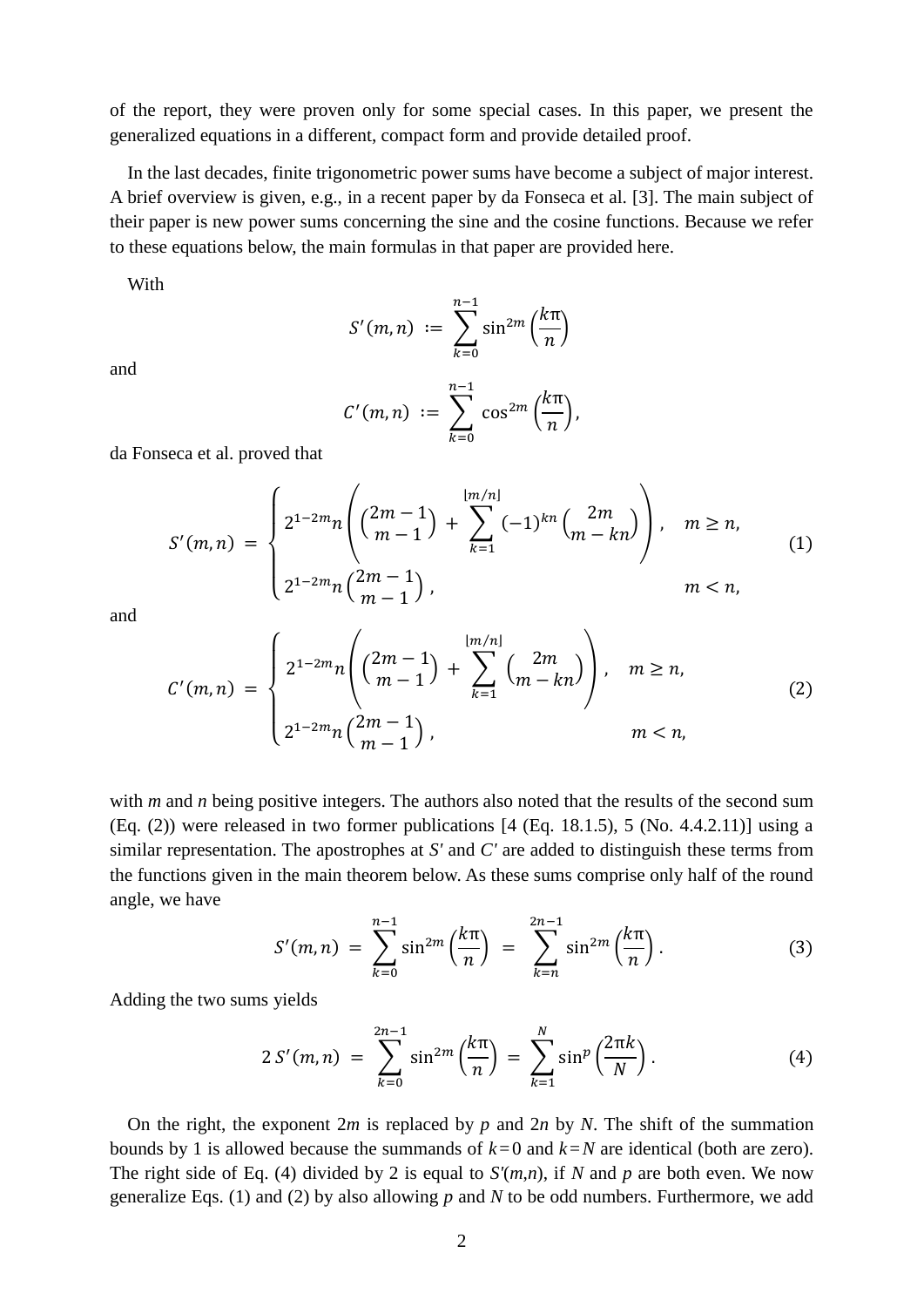a phase shift *x* to the argument of the trigonometric functions leading to the main theorem of this article. In fact, the full angle case together with an odd exponent *p* and even *N* yields zero if using Eq. (4). Nevertheless, this is no longer valid for odd *N* when including the phase shift.

#### **2. Main result**

The following theorem shows the main result of this paper, where the integer *N* is replaced by *n*:

**Theorem 1.** *Let p and n be positive integers and x any real number in the following trigonometric power sums:*

$$
S(p,n,x) := \sum_{k=1}^{n} \sin^{p} \left(x + \frac{2\pi k}{n}\right)
$$

and

$$
C(p,n,x) := \sum_{k=1}^n \cos^p \left(x + \frac{2\pi k}{n}\right);
$$

*we then have*

$$
S(p,n,x) = \begin{cases} \frac{n}{2^p} \left(\frac{p}{2}\right) + \frac{n}{2^{p-1}} \sum_{m=0}^{p/2-1} s \left(-1\right)^{\frac{p}{2}-m} \left(\frac{p}{m}\right) \cos\left((p-2m)x\right), & p \text{ even,} \\ \frac{n}{2^{p-1}} \sum_{m=0}^{(p-1)/2} s \left(-1\right)^{\frac{p-1}{2}-m} \left(\frac{p}{m}\right) \sin\left((p-2m)x\right), & p \text{ odd,} \end{cases} \tag{5}
$$

*and*

$$
C(p,n,x) = \begin{cases} \frac{n}{2^p} \left(\frac{p}{2}\right) + \frac{n}{2^{p-1}} \sum_{m=0}^{p/2-1} s\binom{p}{m} \cos((p-2m)x), & p \text{ even,} \\ \frac{n}{2^{p-1}} \sum_{m=0}^{(p-1)/2} s\binom{p}{m} \cos((p-2m)x), & p \text{ odd,} \end{cases}
$$
(6)

*with*  $S = \delta_{(p-2m) \bmod n, 0}$ ,

*in which δ is the Kronecker delta, and mod denotes the modulo operation.* 

**Remark 1.** In the special case of *p* even, *n* even, and  $x = 0$ , *S*( $p, n, 0$ ) and *C*( $p, n, 0$ ) are equivalent to *S'*(*m*,*n*) and *C'*(*m*,*n*) in Eqs. (1) and (2), respectively, as stated above. Furthermore, Eq. (5) for even *p* is equivalent to Eq. (C10) in [2], with only the factor *s* calculated differently.

*Proof.* With Euler's formula, implying  $\sin x = (e^{ix} - e^{-ix})/(2i)$  and  $\cos x = (e^{ix} + e^{-ix})/2$ , we find the following well-known identities [6]: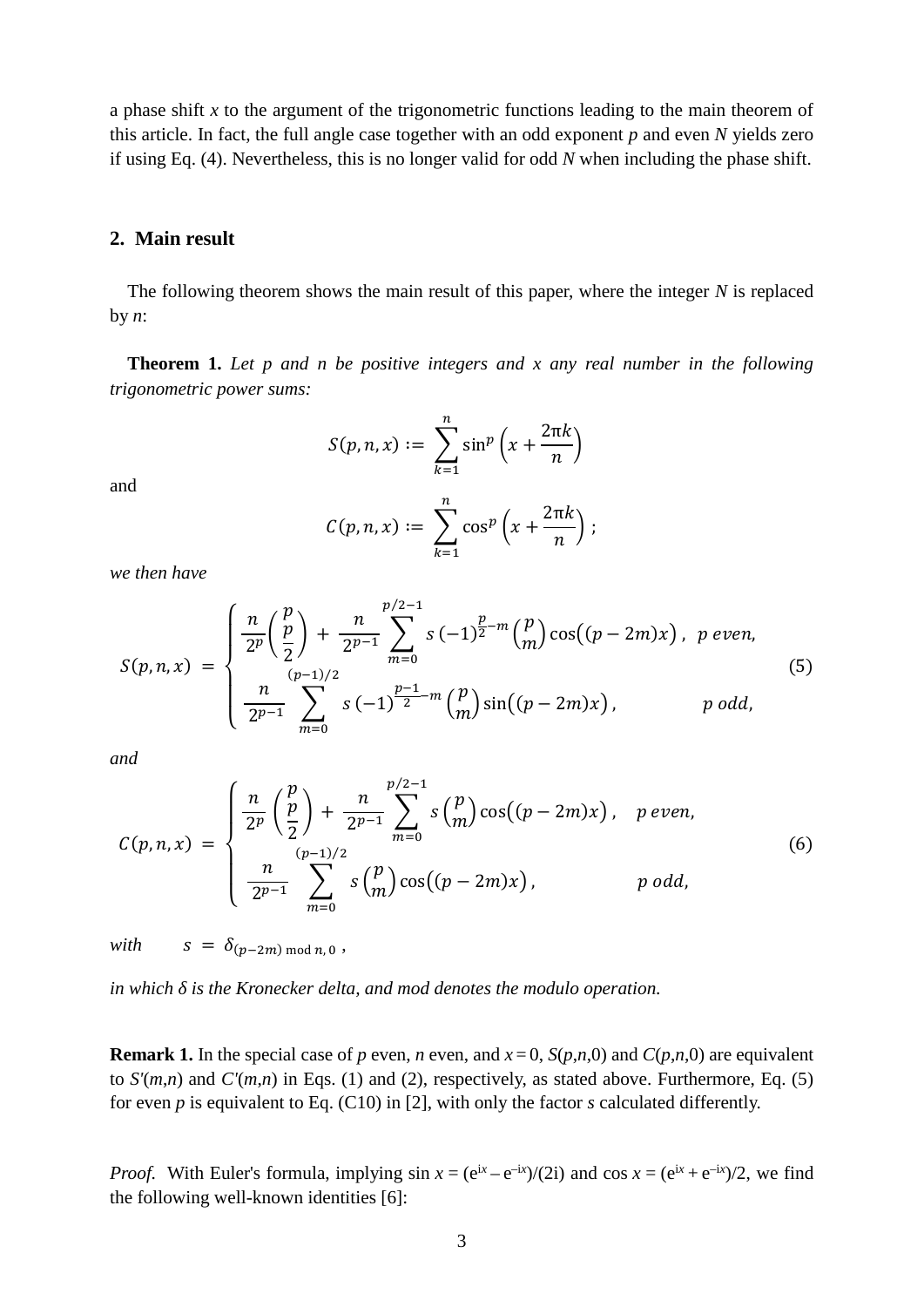$$
\sin^p x = \begin{cases} \frac{1}{2^p} \left( \frac{p}{2} \right) + \frac{1}{2^{p-1}} \sum_{m=0}^{p/2-1} (-1)^{\frac{p}{2}-m} \binom{p}{m} \cos((p-2m)x), & p \text{ even,} \\ \frac{1}{2^{p-1}} \sum_{m=0}^{(p-1)/2} (-1)^{\frac{p-1}{2}-m} \binom{p}{m} \sin((p-2m)x), & p \text{ odd,} \end{cases}
$$
(7)  

$$
\cos^p x = \begin{cases} \frac{1}{2^p} \left( \frac{p}{2} \right) + \frac{1}{2^{p-1}} \sum_{m=0}^{p/2-1} \binom{p}{m} \cos((p-2m)x), & p \text{ even,} \\ \frac{1}{2^{p-1}} \sum_{m=0}^{(p-1)/2} \binom{p}{m} \cos((p-2m)x), & p \text{ odd.} \end{cases}
$$
(8)

If we compare the right sides of Eqs.  $(5)$  and  $(6)$  with those of Eqs.  $(7)$  and  $(8)$ , they appear very similar if the Kronecker delta *s* is ignored. For the derivation of Eqs. (5) and (6), we must distinguish two different cases concerning the fraction (*p*–2*m*)/*n*, which means that the fraction can be an integer or not. This will become clear below.

Starting with Eq. (7) and *p* even, we replace *x* by  $x + 2πk/n$  and perform the summation  $k=1, ..., n$  on both sides. By shifting the summation over  $k$  to the right, we obtain

$$
\sum_{k=1}^{n} \sin^{p} \left( x + \frac{2\pi k}{n} \right)
$$
\n
$$
= \sum_{k=1}^{n} \left[ \frac{1}{2^{p}} \left( \frac{p}{2} \right) + \frac{1}{2^{p-1}} \sum_{m=0}^{p/2-1} \left( (-1)^{p/2-m} \left( \frac{p}{m} \right) \cos \left( (p - 2m) \left( x + \frac{2\pi k}{n} \right) \right) \right) \right]
$$
\n
$$
= \frac{n}{2^{p}} \left( \frac{p}{2} \right) + \frac{1}{2^{p-1}} \sum_{m=0}^{p/2-1} \left( (-1)^{p/2-m} \left( \frac{p}{m} \right) \sum_{k=1}^{n} \cos \left( (p - 2m) \left( x + \frac{2\pi k}{n} \right) \right) \right).
$$
\n(9)

By applying an addition theorem, the last sum over *k* on the right side becomes

$$
\sum_{k=1}^{n} \cos \left( (p - 2m)x + (p - 2m) \frac{2\pi k}{n} \right)
$$
  
=  $\cos((p - 2m)x) \sum_{k=1}^{n} \cos \left( (p - 2m) \frac{2\pi k}{n} \right) - \sin((p - 2m)x) \sum_{k=1}^{n} \sin \left( (p - 2m) \frac{2\pi k}{n} \right).$  (10)

The arguments of the cosine and sine functions in the sums on the right side can be written as *kθ*, where

$$
\theta = \frac{p - 2m}{n} \cdot 2\pi. \tag{11}
$$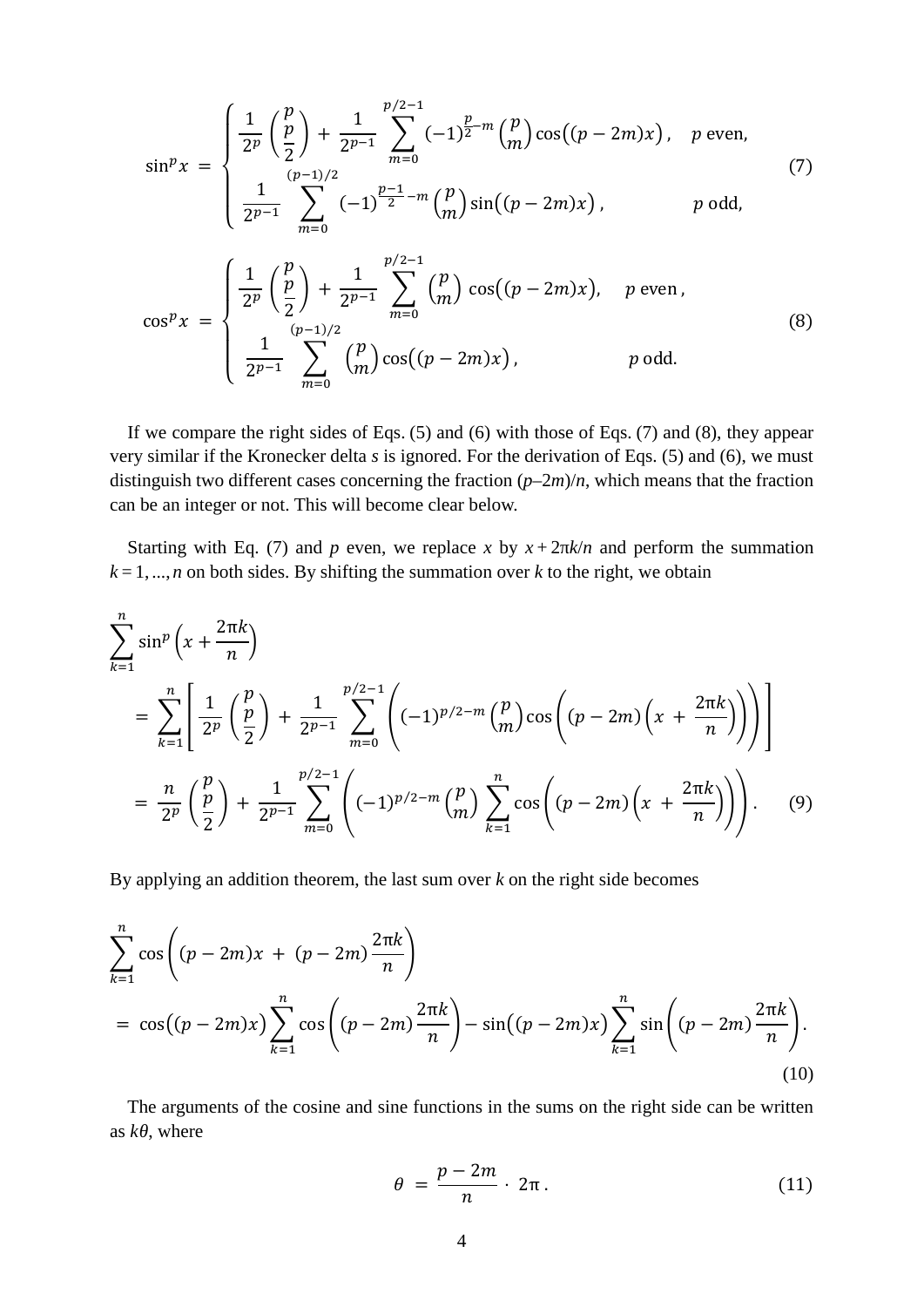Thus, if (*p*–2*m*)/*n* is an integer, *θ* is an integral multiple of 2π, all of the cosine terms in the first sum on the right in Eq. (10) are 1, and the sum is *n*. In the second sum, all the sine terms vanish. It follows that on the right side of Eq. (9) the sum over *k* equals  $n \cdot \cos((p-2m)x)$ . The number *n* can be shifted to the front of the sum over *m* and, thus, if we assume *s*=1, the corresponding *m*-summands in Eqs. (9) and (5) for even *p* are identical. This is valid because the Kronecker delta *s* becomes 1 if (*p*–2*m*)/*n* is an integer.

In the other case of  $(p-2m)/n$  not being integer, equivalent to  $s=0$ , we use the following two trigonometric identities from J. L. Lagrange, valid for positive integer *n* and  $θ \neq 0$  mod  $2π$  [7]:

$$
\sum_{k=1}^{n} \sin(k\theta) = \frac{1}{2} \cot \frac{\theta}{2} - \frac{\cos((n+1/2)\theta)}{2\sin(\theta/2)}
$$
(12)

and

$$
\sum_{k=1}^{n} \cos(k\theta) = -\frac{1}{2} + \frac{\sin((n+1/2)\theta)}{2\sin(\theta/2)}.
$$
 (13)

In order to evaluate the first sum on the right side of Eq. (10), we expand the bracket (*n*+1/2) in Eq. (13), replace  $\theta$  by means of Eq. (11), and find

$$
\sum_{k=1}^{n} \cos \left( (p - 2m) \frac{2\pi k}{n} \right) = -\frac{1}{2} + \frac{\sin(n\theta + (1/2)\theta)}{2\sin(\theta/2)}
$$

$$
= -\frac{1}{2} + \frac{\sin(n(p - 2m)2\pi/n + (1/2)(p - 2m)2\pi/n)}{2\sin((p - 2m)\pi/n)} = 0.
$$
(14)

The first summand in the argument of the sine function in the large numerator can be omitted because the factor (*p*–2*m*) is always integer, implying that the whole sum becomes zero. For the second sum on the right of Eq. (10), we correspondingly obtain with Eq. (12)

$$
\sum_{k=1}^{n} \sin\left((p-2m)\frac{2\pi k}{n}\right) = \frac{1}{2}\cot\frac{\theta}{2} - \frac{\cos(n\theta + (1/2)\theta)}{2\sin(\theta/2)}
$$

$$
= \frac{1}{2}\cot\left(\frac{p-2m}{2n}2\pi\right) - \frac{\cos(n(p-2m)2\pi/n + (1/2)(p-2m)2\pi/n)}{2\sin((p-2m)\pi/n)} = 0. \quad (15)
$$

It follows that Eq. (10) and the sum over *k* on the right side of Eq. (9) yield zero, and, thus, the respective *m*-summands of Eqs. (9) and (5) (*p* even) both vanish. Because Eq. (5) now holds for *s*=1 and *s*=0, it is generally valid for even *p* with *s* being the given Kronecker delta.

For even *p*, Eq. (6) can be proven analogously on the basis of Eq. (8). However, there is another simple argument for the correctness of Eq. (6) for even *p*, as follows: Since *x* can be any real angle, we apply  $sin(x+\pi/2) = cos x$  and, thus, by adding  $\pi/2$  to x in Eq. (5), the left side changes as desired. The cosine on the right side of Eq. (5), after replacing *x* by  $x + \pi/2$ , can be modified in the following way: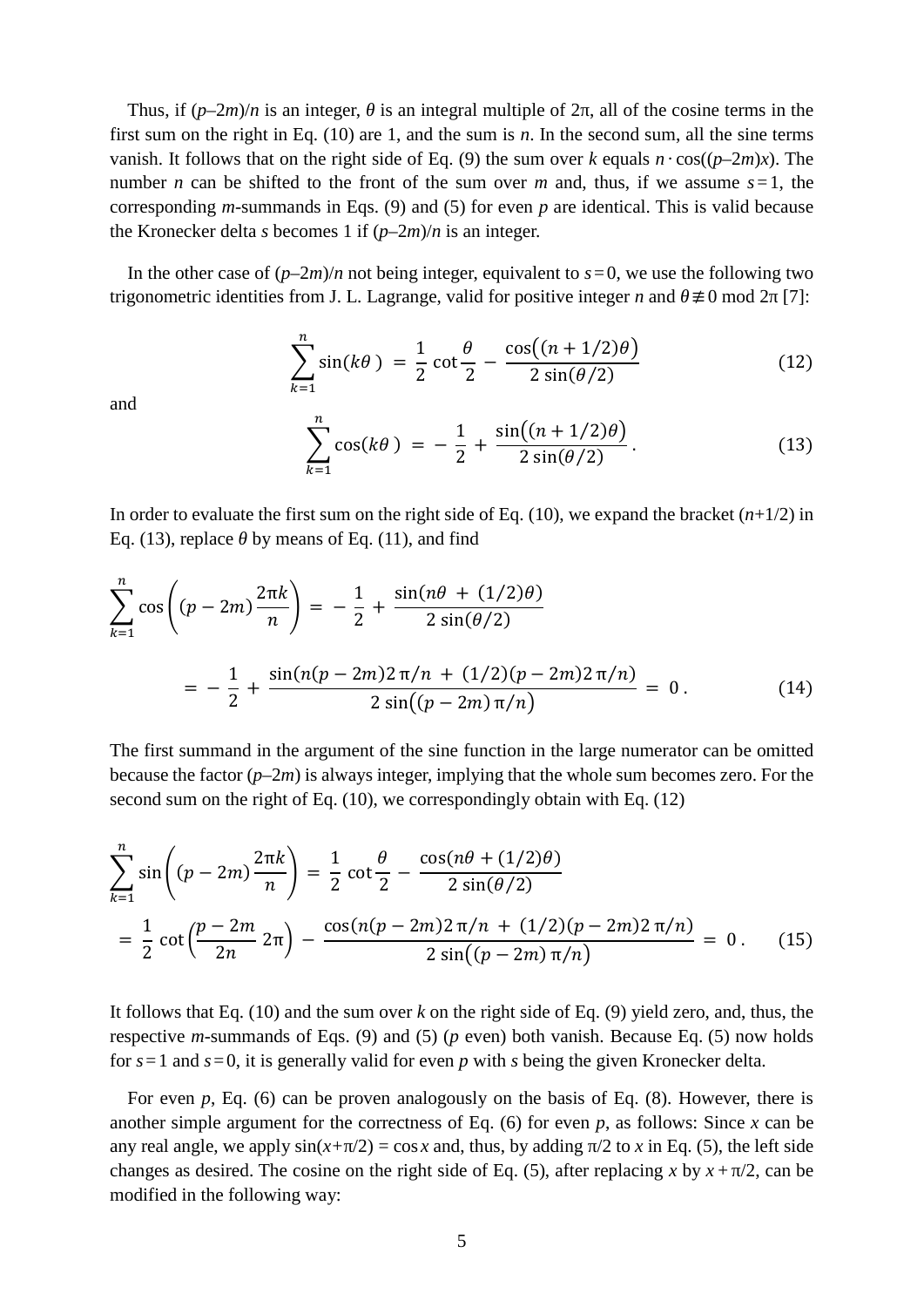$$
\cos((p-2m)(x+\pi/2)) = \cos((p-2m)x + (p-2m)\pi/2)
$$
  
= 
$$
\cos((p-2m)x)\cos((p-2m)\pi/2) - \sin((p-2m)x)\sin((p-2m)\pi/2)
$$
  
= 
$$
\cos((p-2m)x)\cdot(-1)^{p/2-m}.
$$
 (16)

Because *p* and *p*–2*m* are even, the last sine term vanishes and the second cosine term in the same line is 1 or –1 and can be replaced by  $(-1)^{p/2-m}$ . When we further replace the cosine term in Eq. (5) by the result of Eq. (16), the product of the two identical factors  $(-1)^{p/2-m}$  in Eq. (5) is 1 and we are left with Eq. (6) for even *p*. Accordingly, Eqs. (5) and (6) can be proven for odd *p* by starting again with Eqs. (7) and (8), respectively. This part does not contain any further difficulty and completes the proof.

**Remark 2.** It should be mentioned that with the conventions  $0^0 = 1$ ,  $\binom{0}{0}$  $\binom{0}{0}$  = 1, and  $\sum_{m=0}^{-1}$  (...) = 0, Eqs. (5) and (6) are even valid for  $p = 0$ , and the result is  $S(0,n,x) = C(0,n,x) = n$ .

**Remark 3.** The assumption that  $(p-2m)/n$  is an integer ( $s=1$ ) means that the angle  $\theta$  in Lagrange's trigonometric identities would be an integral multiple of  $2π$ , as mentioned previously (see Eq. (11)). It follows that, on the right side of Eqs. (12) and (15), we would obtain an expression  $-\infty + \infty$ , and in the second fraction on the right side of Eqs. (13) and (14), a term 0/0. Although both cases are, by definition, not allowed, they are removable discontinuities and can be eliminated by replacing *θ* by *θ*+*ε* in either case and evaluating the limit  $\varepsilon \to 0$ . However, this procedure is not necessary because the case  $s=1$  has already been proven.

#### **3. Discussion**

The equations are universal in their nature because they comprise the proof of other corresponding theorems previously published. It is interesting that although in Eqs. (5) and (6) we have a summation on the left side, which does not exist in Eqs. (7) and (8), in many cases, the results of Eqs. (5) and (6) are much simpler than those of Eqs. (7) and (8). This has to do with the Kronecker delta.

We do not necessarily need to implement the value *s*. In [2], Eqs. (C5)–(C8) are equivalent to the given equations (5) and (6), but are presented in a different form. Rather than using *s*, the number *m* is replaced by a function of *p*, *N*, and a summation index *j*, and the summation bounds are given as functions of *p* and *N*. (In the report, we used the character *N* instead of *n*.) In this way, the summation comprises only the terms of *s*=1. Either way, this representation yields the same results and appears more complicated than the formulas given here.

For each combination of *n* and *p*, a power reduction formula can be deduced from the corresponding equation, in which only *x* is kept as a variable. In the case of higher values of *n* and *p*, for most summands, *s* is zero, implying that the number of terms on the right side of Eqs. (5) and (6) is usually less than the number of summands on the left side. Three examples are provided below.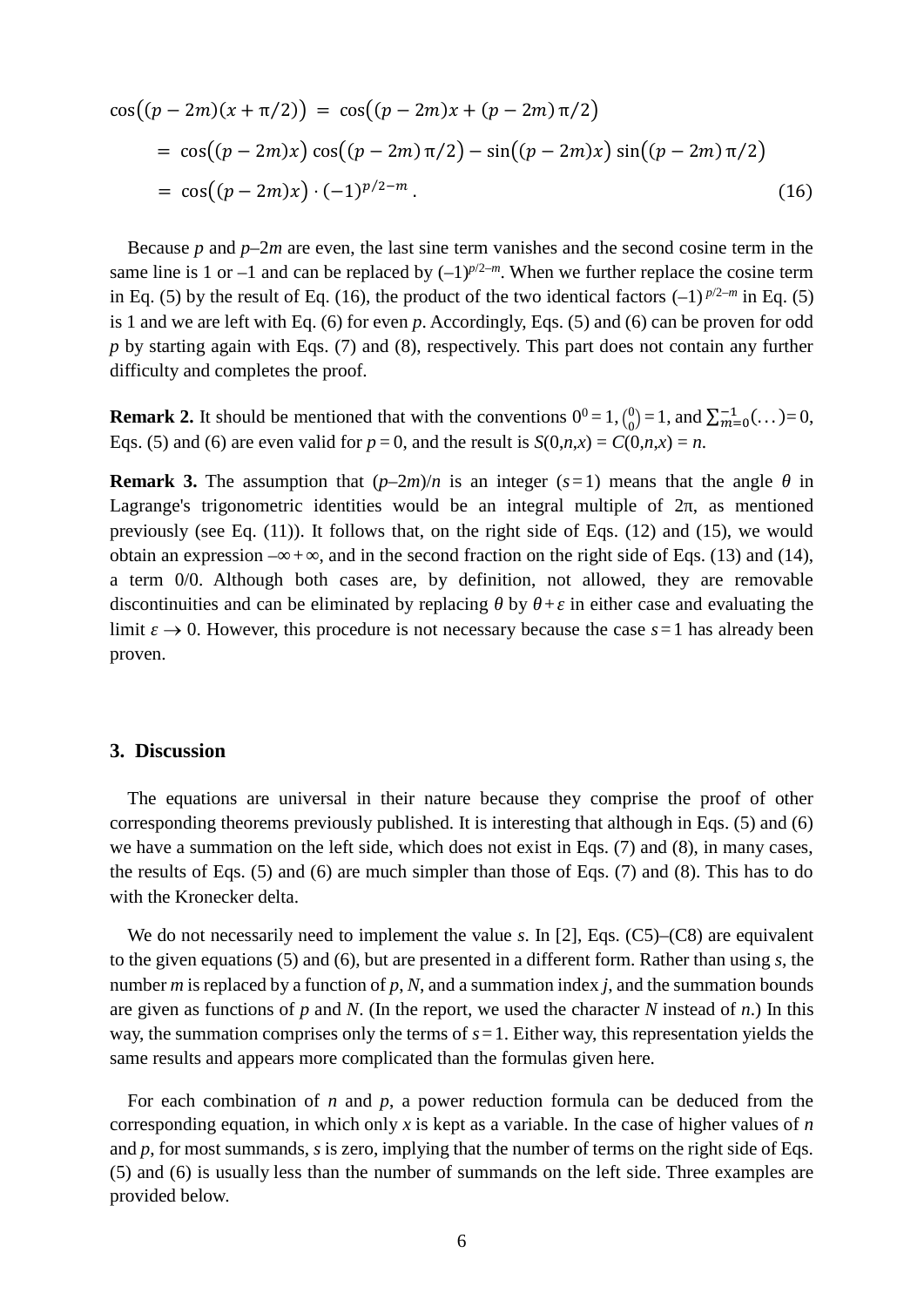For  $n=1$  and  $p=3$ , we obtain the known equality [8]:

$$
\sin^3 x = \frac{1}{4} (3 \sin x - \sin(3x)). \tag{17}
$$

For the next example of  $n=7$  and  $p=9$ , we find

$$
\sum_{k=1}^{7} \sin^9 \left( x + \frac{2\pi k}{7} \right) = -\frac{63}{256} \sin(7x) \,. \tag{18}
$$

A visualization of this example with an arbitrary angle of *x*= 20° is provided in Figure 1. If we replace the terms in this sum by means of Eq. (7), Eq. (18) becomes a double sum and has  $7 \cdot 5 = 35$  summands which are not zero, whereas the final result contains only one term. The third example of  $n=16$  and  $p=6$  with 64 corresponding summands does not depend on *x* and has the same result after replacing sine by cosine:

$$
\sum_{k=1}^{16} \sin^6 \left( x + \frac{2\pi k}{16} \right) = 5 \,. \tag{19}
$$



**Figure 1.** Points on the unit circle with sevenfold rotational symmetry. The vertical (red) lines represent the sine values of the angles according to  $x = 20^{\circ}$  (= 0.349...). The numbers indicate the *k*-index.

In many cases, the results of Eqs. (5) and (6) are independent of *x*. For an overview, these results are plotted as an *n*-*p* matrix in Table 1, revealing a relatively complex pattern.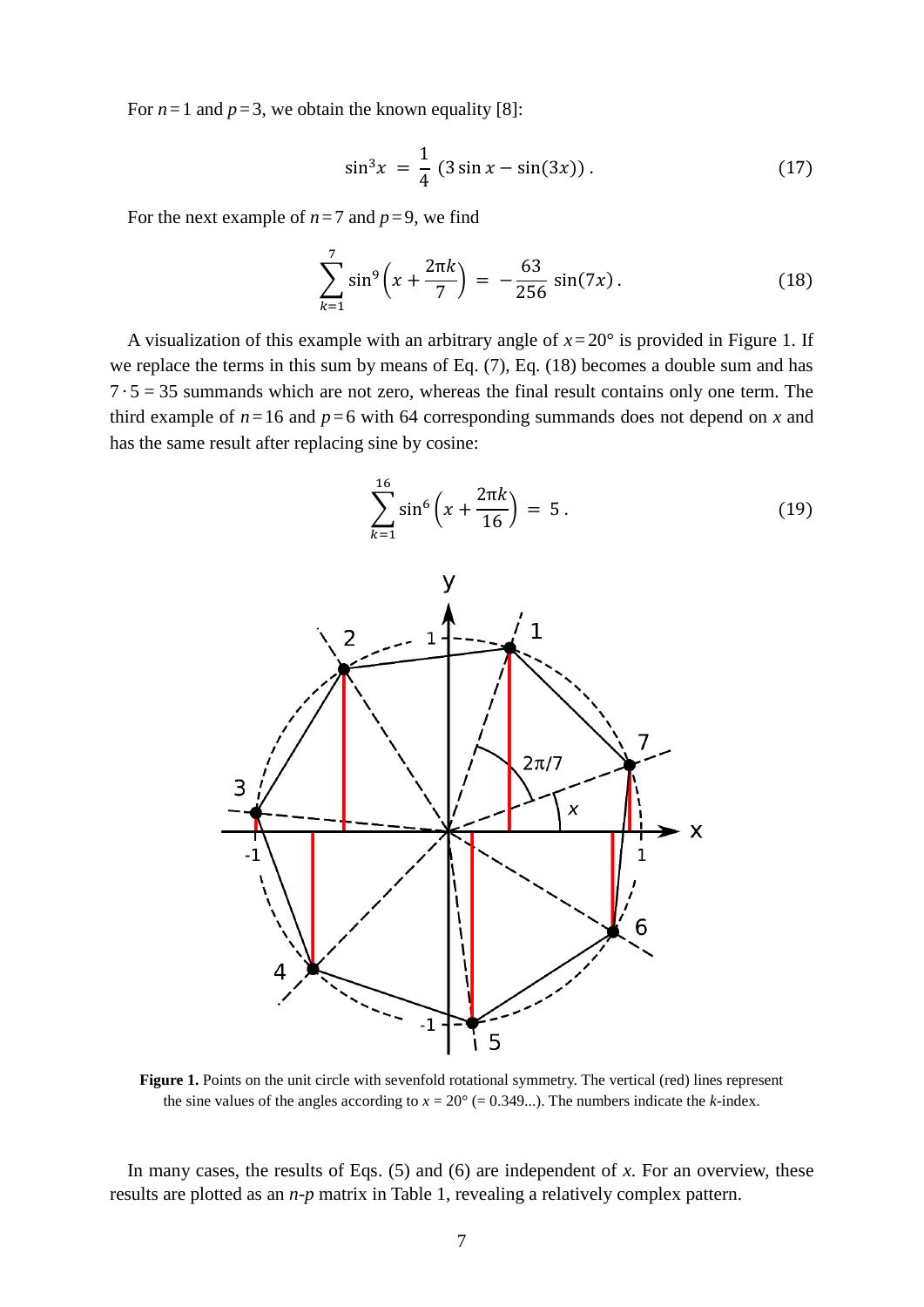The pattern of the white fields with fixed numbers and the gray fields with variable results is determined by the properties of *n* and *p*, being odd or even and specifying the Kronecker delta *s*. In the white fields, all *s* values are zero, and in the var. positions, one or more are 1. For odd *p* and  $x=0$ , all the results are zero only in the case of the sine function (Eq. (5)), whereas Eq. (6) yields nonzero numbers in the gray fields also for  $x=0$ . The gray fields with  $n=4, 8, 12, ...$ even *p*, and  $p \ge n$  are marked by an asterisk (\*). Here, the results are identical for both equations (5) and (6) if the same phase shift *x* is used. The reason for this is that the angles can be split into groups of four angles, each creating a square on the circle in Figure 1. These angles are separated by 90° and because of  $sin(x+90°) = cos x$ , the results are the same.

**Table 1.** Results of Eqs. (5) and (6). The results in the white fields do not depend on *x* and on the equation used (sine or cosine). The results in the gray fields are variable (var.) and dependent on *x*. The asterisk (\*) indicates results that depend on *x* but are the same for both Eqs. (5) and (6). Fixed positive numbers exist only to the right of the bold (red) polygon (*p* < 2*n*). For a clearer picture of the principles, the fractions are not reduced. (This table corresponds to Table 3 in [2].)

|                | $n=1$ | $\overline{\mathbf{2}}$ | 3                | $\overline{\mathbf{4}}$ | 5                       | 6                | 7                       | 8                           | 9                                 | 10                      | 11                       | 12                       | 13               |
|----------------|-------|-------------------------|------------------|-------------------------|-------------------------|------------------|-------------------------|-----------------------------|-----------------------------------|-------------------------|--------------------------|--------------------------|------------------|
| $p=1$          | var.  | $\boldsymbol{0}$        | $\boldsymbol{0}$ | $\boldsymbol{0}$        | $\boldsymbol{0}$        | $\boldsymbol{0}$ | $\boldsymbol{0}$        | $\boldsymbol{0}$            | $\boldsymbol{0}$                  | $\boldsymbol{0}$        | $\boldsymbol{0}$         | $\boldsymbol{0}$         | $\boldsymbol{0}$ |
| $\mathbf 2$    | var.  | var.                    | $rac{3}{2}$      | $\frac{4}{2}$           | $rac{5}{2}$             | $\frac{6}{2}$    | $rac{7}{2}$             | $\frac{n}{2}$               | $\rightarrow$                     |                         |                          |                          |                  |
| 3              | var.  | $\boldsymbol{0}$        | var.             | $\boldsymbol{0}$        | $\boldsymbol{0}$        | $\boldsymbol{0}$ | $\boldsymbol{0}$        | $\boldsymbol{0}$            | $\boldsymbol{0}$                  | $\boldsymbol{0}$        | $\boldsymbol{0}$         | $\boldsymbol{0}$         | $\boldsymbol{0}$ |
| $\overline{4}$ | var.  | var.                    | $\frac{9}{8}$    | var.*                   | $\frac{15}{8}$          | $\frac{18}{8}$   | $\frac{21}{8}$          | $\frac{24}{8}$              | 3n<br>$\overline{\mathbf{8}}$     | $\rightarrow$           |                          |                          |                  |
| 5              | var.  | $\boldsymbol{0}$        | var.             | $\boldsymbol{0}$        | var.                    | $\boldsymbol{0}$ | $\boldsymbol{0}$        | $\boldsymbol{0}$            | $\boldsymbol{0}$                  | $\boldsymbol{0}$        | $\boldsymbol{0}$         | $\boldsymbol{0}$         | $\boldsymbol{0}$ |
| 6              | var.  | var.                    | var.             | var.*                   | $\frac{50}{32}$         | var.             | $\frac{70}{32}$         | $\rm 80$<br>$\overline{32}$ | $\frac{90}{5}$<br>$\overline{32}$ | 10n<br>$\overline{32}$  | $\rightarrow$            |                          |                  |
| $\overline{7}$ | var.  | $\boldsymbol{0}$        | var.             | $\boldsymbol{0}$        | var.                    | $\boldsymbol{0}$ | var.                    | $\boldsymbol{0}$            | $\boldsymbol{0}$                  | $\boldsymbol{0}$        | $\boldsymbol{0}$         | $\mathbf{0}$             | $\boldsymbol{0}$ |
| 8              | var.  | var.                    | var.             | var.*                   | 175<br>$\overline{128}$ | var.             | 245<br>$\overline{128}$ | var.*                       | 315<br>$\overline{128}$           | 350<br>$\overline{128}$ | 35n<br>$\overline{128}$  | $\rightarrow$            |                  |
| 9              | var.  | $\boldsymbol{0}$        | var.             | $\boldsymbol{0}$        | var.                    | $\bf{0}$         | var.                    | $\boldsymbol{0}$            | var.                              | $\boldsymbol{0}$        | $\boldsymbol{0}$         | $\boldsymbol{0}$         | $\boldsymbol{0}$ |
| 10             | var.  | var.                    | var.             | var.*                   | var.                    | var.             | $\frac{882}{512}$       | var.*                       | 1134<br>$\overline{512}$          | var.                    | 1386<br>$\overline{512}$ | 126n<br>$\overline{512}$ | $\rightarrow$    |
| 11             | var.  | $\boldsymbol{0}$        | var.             | $\boldsymbol{0}$        | var.                    | $\boldsymbol{0}$ | var.                    | $\boldsymbol{0}$            | var.                              | $\boldsymbol{0}$        | var.                     | $\boldsymbol{0}$         | $\boldsymbol{0}$ |
| 12             | var.  | var.                    | var.             | var.*                   | var.                    | var.             | 3234<br>2048            | var.*                       | 4158<br>2048                      | var.                    | 5082<br>$\frac{2048}{ }$ | var.*                    | 462n<br>2048     |
| 13             | var.  | $\boldsymbol{0}$        | var.             | $\boldsymbol{0}$        | var.                    | $\bf{0}$         | var.                    | $\boldsymbol{0}$            | var.                              | $\boldsymbol{0}$        | var.                     | $\boldsymbol{0}$         | var.             |
| 14             | var.  | var.                    | var.             | var.*                   | var.                    | var.             | var.                    | var.*                       | 15444<br>8192                     | var.                    | 18876<br>8192            | var.*                    | 1716n<br>8192    |

In principle, the separation according to *p* even and *p* odd in Eqs. (5) and (6) can be avoided by introducing a second Kronecker delta *q*. This leads to: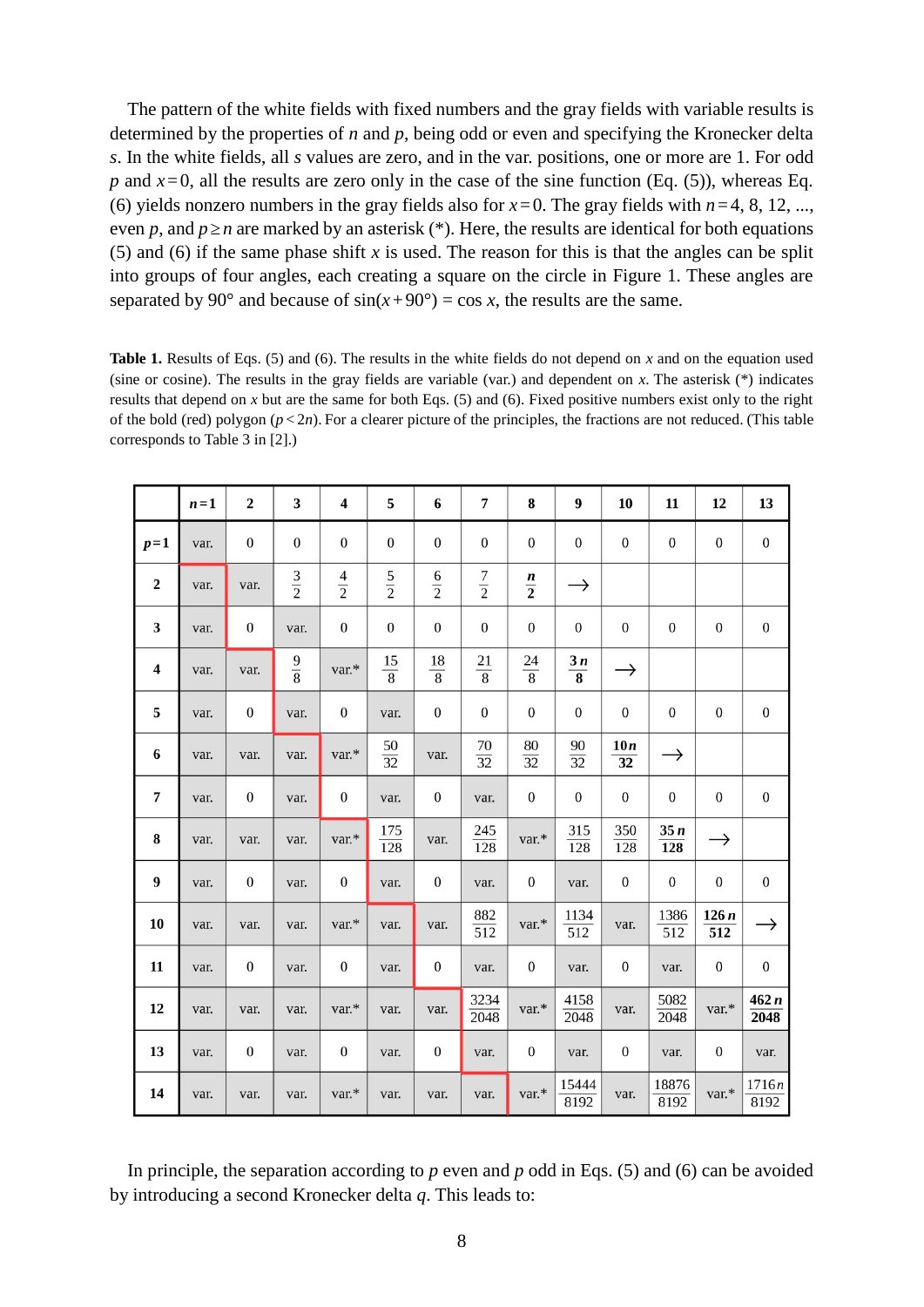$$
S(p,n,x) = \frac{n}{2^p} \left( q \left( \frac{p}{2} \right) + 2 \sum_{m=0}^{\lfloor (p-1)/2 \rfloor} s \left( -1 \right)^{\lfloor p/2 \rfloor - m} {p \choose m} \sin \left( (p-2m)x + \frac{q\pi}{2} \right) \right) \tag{20}
$$

$$
C(p,n,x) = \frac{n}{2^p} \left( q \left( \frac{p}{2} \right) + 2 \sum_{m=0}^{\lfloor (p-1)/2 \rfloor} s \left( \frac{p}{m} \right) \cos((p-2m)x) \right) \tag{21}
$$

with  $q = \delta_{p \mod 2, 0}$  and  $s = \delta_{(p-2m) \mod n, 0}$ .

Anyway, this form does not necessarily appear more convenient than Eqs. (5) and (6), and should only be seen as an alternative representation. An obvious simplification can be obtained for *x*=0 (or more precisely *x* ≡ 0 mod 2π), which eliminates the trigonometric functions on the right sides of Eqs. (5) and (6) and reduces these formulas to:

$$
\sum_{k=1}^{n} \sin^{p} \left( \frac{2\pi k}{n} \right) = \begin{cases} \frac{n}{2^{p}} \left( \frac{p}{2} \right) + \frac{n}{2^{p-1}} \sum_{m=0}^{p/2-1} s \left( -1 \right)^{\frac{p}{2}-m} \left( \frac{p}{m} \right), & p \text{ even,} \\ 0, & p \text{ odd,} \end{cases}
$$
(22)

and

$$
\sum_{k=1}^{n} \cos^{p} \left(\frac{2\pi k}{n}\right) = \begin{cases} \frac{n}{2^{p}} \left(\frac{p}{2}\right) + \frac{n}{2^{p-1}} \sum_{m=0}^{p/2-1} s\left(\frac{p}{m}\right), & p \text{ even,} \\ \frac{n}{2^{p-1}} \sum_{m=0}^{(p-1)/2} s\left(\frac{p}{m}\right), & p \text{ odd,} \end{cases}
$$
(23)

with *s* as given above.

As a brief supplement, a special new equation is added. When trying to find a solution for the power sums, the following formula was found concerning the central binomial coefficient used in Eqs. (5) and (6). With the conventions  $\prod_{k=2}^{1}$  (...) = 1 and  $\sum_{j=2}^{1}$  (...) = 0, the equation is valid for any positive integer *n*. The proof is provided in [2, Appendix A], and we have

$$
\binom{2n}{n} = 2 \prod_{k=2}^{n} \left( 3 + \sum_{j=2}^{k-1} \left( \sum_{i=1}^{j} i \right)^{-1} \right).
$$
 (24)

#### **4. Summary**

Two generalized trigonometric power sums (Eqs. (5) and (6)) are presented that can be illustrated by a circle with *n* points distributed regularly around the circumference. The key feature of the corresponding proof is the fact that two different cases concerning the fraction  $(p-2m)/n$  must be considered. If the parameter space is restricted to even *n*, even *p*, and  $x=0$ , the equations are equivalent to the power sums recently published by da Fonseca et al. The new generalized formulas can be used, e.g., to check and derive similar equations. By inserting